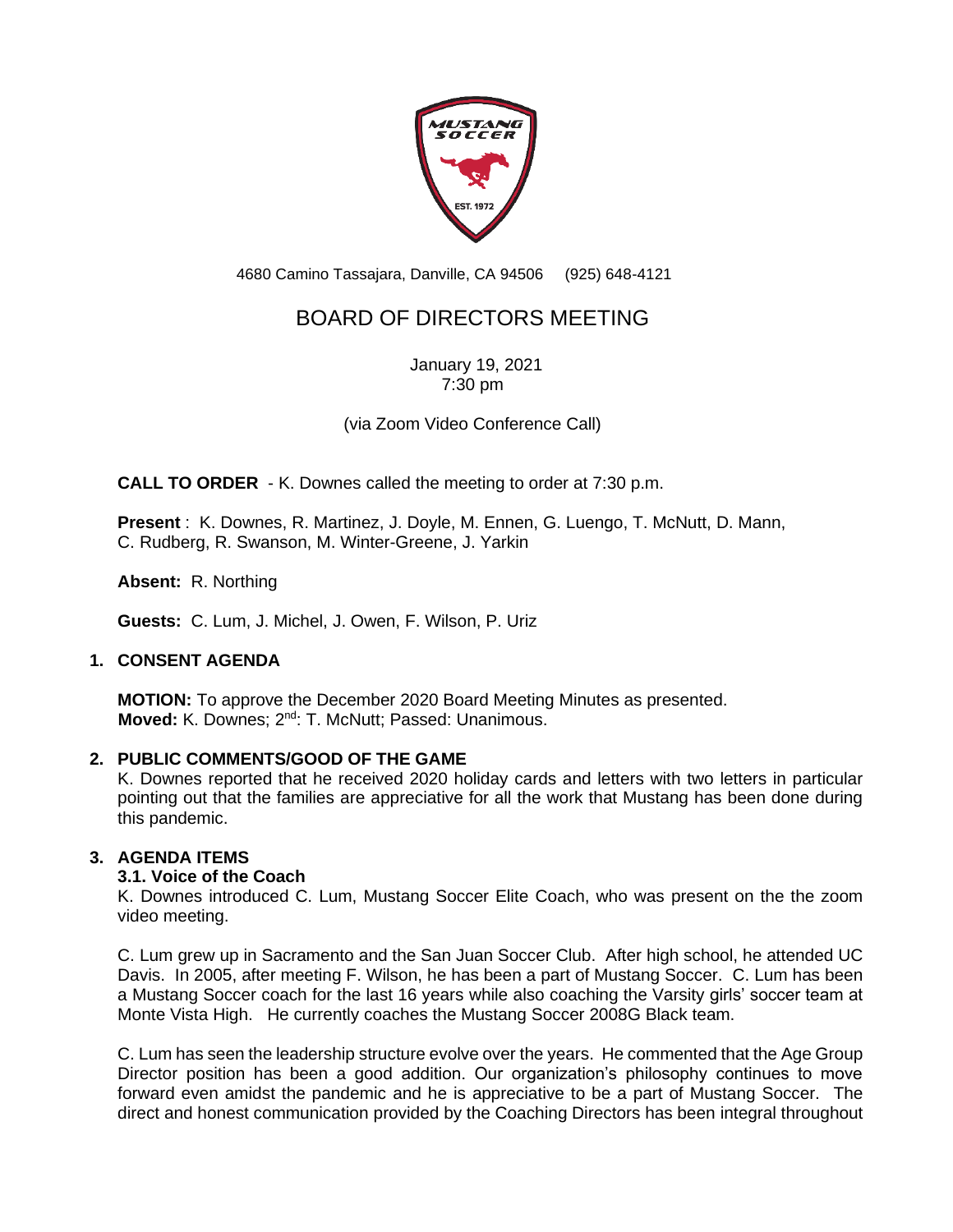these last months. K. Downes and R. Martinez expressed their appreciation to Chris and all that he has done to continue in this challenging covid environment.

K. Downes thanked C. Lum for attending then he left the meeting.

# **3.2. Recap of Status for Competitive - Value Tracker, Tournament Plans and Coach Fatigue**

J. Owen reported that Elite trainings are continuing with three sessions a week and Premier trainings with two sessions a week. Out of state tournament options are being explored for the months of February through May. Directors are monitoring coach fatigue. Most of our coaches work full time with children at home with zoom schooling, then come coach after school and weekends with their teams. Coaches are having to focus even more on capturing their teams enthusiasm, without game play competition, by improving technical skills, creating shooting "games" for different type of competitiion, and developing various types of training plans. K. Downes added that he applauds our coaches' creativeness, dedication, and enthusiasm shown out on the fields.

P. Uriz added that the Coaching Directors are working on out of state travel guidelines to allow our teams the ability to participate in competitive soccer games. We will continue to move forward as our players want to start playing in competitive games. In addition, Premier teams should be ending their trainings in Feburary. Practice field schedules are being finalized for Spring.

F. Wilson reported that he continues to work with the State and Contra Costa County Heath Services in order to be ready to switch gears and play intracounty games when allowed. At that point, San Ramon, Walnut Creek and Mustang Soccer Clubs have planned age groups games, friendlies and playdates, until intercounty Club play can occur. We are hoping that Contra Costa County will move to the Orange Tier again by early March based upon the fact that COVID vaccinations have begun. In the meantimes, age group training wil continue into May with our plan to privot and start competititve game play as soon as allowed.

## **3.3. Rec/RecPlus Camps Update**

C. Rudberg reported that Rec/RecPlus camps will roll out this week as registration will be opened. Camps will focus on U6 to U12 age groups. Due to earlier camp times and coach availabiltiy, these camps will be offered once a week for one hour time slots for the months of February and March. The camps will be offered Monday, Tuesday and Wednesday at 1pm and 2:15pm. These camps will be conducted by Mustang Soccer professional coaches. Volunteer recreational coaches will not be used for this Winter/Spring program. F. Wilson added that our recreational season should be back to normalcy in the Fall 2021 as a result of the vaccination distribution occurring.

Board discussion followed about the possibility of similar recreational camps for 2022 Winter/Spring. Few ideas were mentioned, such as the creation of teams for a Select Recreational League with a final tournament on President's weekend. Future discussion will occur once a demand exists and field space is available.

# **3.4. Registration Update, 2020 fees collections, current budget status**

R. Martinez reported fiscal year will be ending this month on January 31<sup>st</sup>. Approximately 35% of Competitive Elite and ECNL Spring Fees have been collected in the month of January. F. Wilson added that applications have been completed for the PPP Round #2 and for a \$25,000 California grant.

R. Martinez added that initial budgeting information for 2021/2022 will be provided by the third week of February after January month-end financials have been closed. Registrant numbers, along with additional input for next season's budget will be determined during the budgeting process. In addition, R. Martinez noted that registration fees have not been increased in five years; however,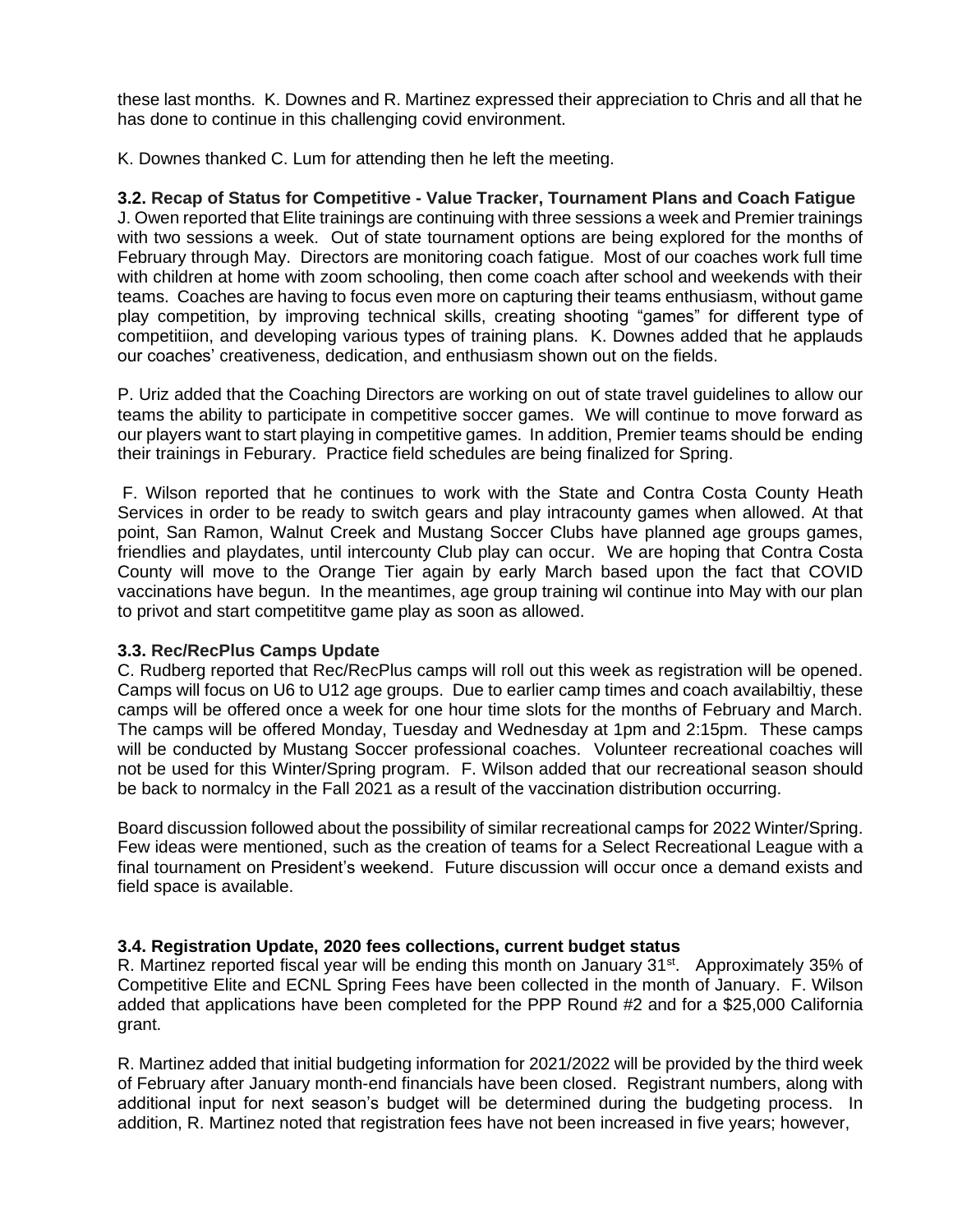no fee raise will occur in this coming season 2021/2022 as a result of the pandemic. This topic will be researched in future months to analyze our value based on offerings and Club comparisons. Then, a potential fee increase will be determined for the following season 2022/2023.

#### **4. COMMITTEE REPORTS**

## **4.1. Honor the Game**

Nothing to report.

#### **5. OLD BUSINESS**

#### **5.1. Multi-divisional Social Media communications**

R. Martinez, C. Rudberg, T. McNutt, and J. Yarkin are continuing to work on the overall 2021 marketing campaign which will be shared at the Board Retreat. Coaching webinars have been posted to the Mustang Soccer you tube page. Player and referee videos will be posted in the future months. This committee is examining additional advertising opportunities using different types of media on top of those already being used which consist of Peachjar, Club website, and Mustang Soccer banner placed in Downtown Danville.

#### **5.2. Competitive Elite & Premier Update**

J. Doyle added that coaches have been doing a phenomenal job by continuing to use their creativity in their soccer team trainings. Coaching directors are aware of coaches fatigue as they themselves are coaches and are experiencing the same stresses in this different type of soccer environment now going on for ten months. The team of coaches are continuing to work with Directors to share ideas and keep the enthusiasm going.

J. Doye, F. Wilson, and R. Swanson have been working on contract renegotiation with Nike as the current contract expires in 2021. Capelli Sports also provided a proposal. A new Nike contract was received this afternoon. The new Nike contract will be examined and finalized so Nike will continue as Mustang Soccer's uniform/gear sponsor.

## **5.3. Rec and RecPlus Update**

Nothing to add – see Section 3.3 above.

#### **5.4. Equipment Update**

R. Swanson reported that he has placed the future Nike order relating to coaches gear. In addition, as noted in Section 5.2 above, the renogiated Nike contract was received today. They will examine and finalize with Nike.

## **5.5. Referee Update**

Nothing to report.

#### **5.6. Tournament Update**

Nothing to report.

## **5.7. Sports Alliance Update**

G. Luengo reported that he is continuing discussions with the Town of Danville, along with Sports Alliance, relating to the lighting enhancement plan for Diablo Vista Park grass field. Another new field space option discussed was the Blackhawk field, which is owned by Blackhawk Homeowners' Association. Further research will be conducted on this option.